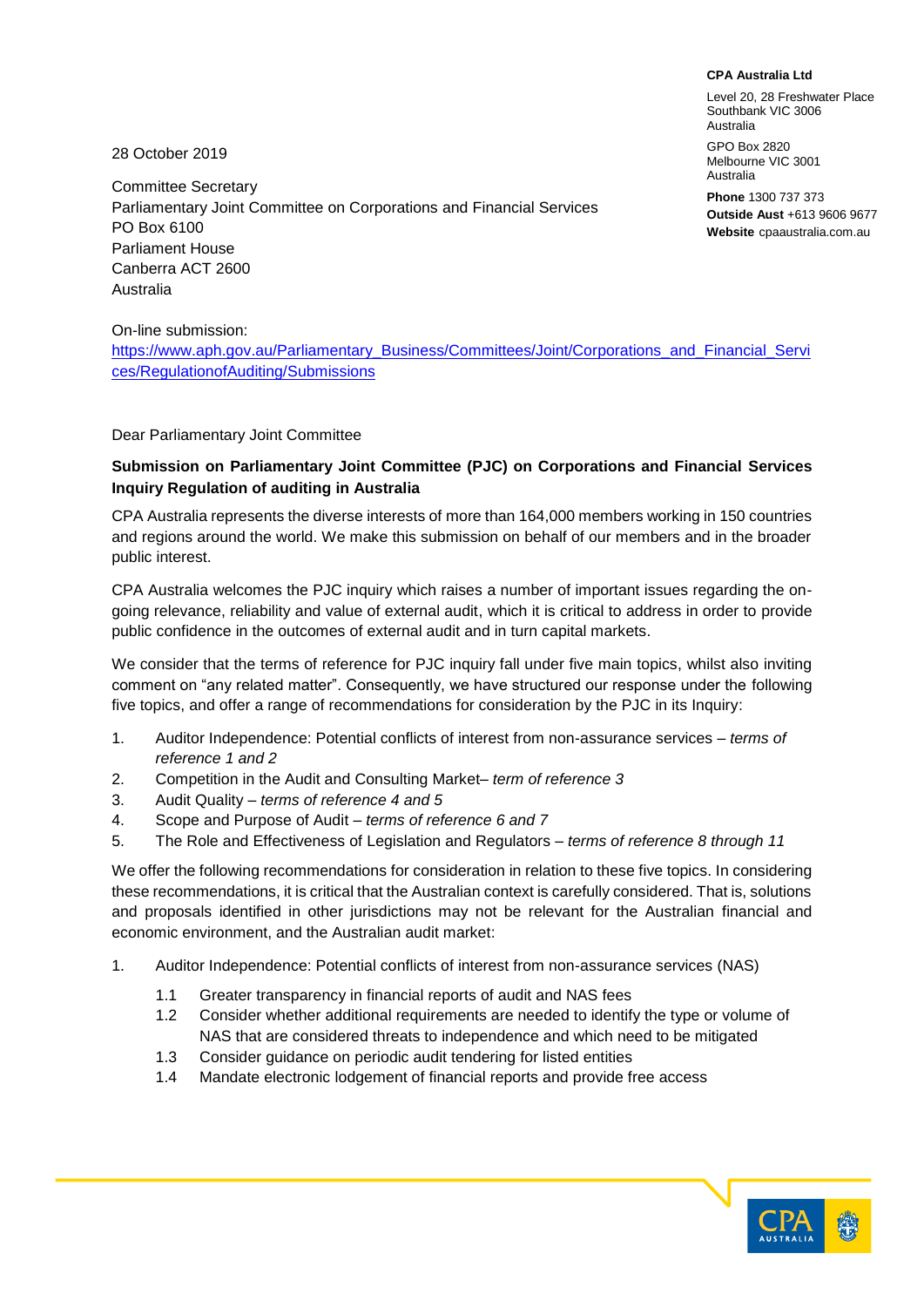- 2. Competition in the Audit and Consulting Market
	- 2.1 Consider available research on competition in the Australian audit market
	- 2.2 Monitor the recommendations and regulatory response to the UK inquiries and consultations on audit quality and the audit market
- 3. Audit Quality
	- 3.1 Enhance the role of Audit Committees
	- 3.2 Identify benchmarks for reliable measures of audit quality
	- 3.3 Consider the impact of existing initiatives in assessing the potential merits of new initiatives
- 4. Scope and Purpose of Audit
	- 4.1 Understand and clarify financial report users' needs and ensure that the audit scope better meets the expectations of users
	- 4.2 Consider the need for enhancement of the Operating and Financial Review (OFR)
	- 4.3 Monitor the recommendations and regulatory response to the UK Brydon review on the quality and effectiveness of audit
- 5. The Role and Effectiveness of Legislation and Regulators
	- 5.1 Require clearance by the Australian Auditing and Assurance Board (AUASB) of legislation or regulations for audits or assurance engagements
	- 5.2 Enhance ASIC Financial Report and Auditor Inspections funding and due process
	- 5.3 Conduct a root cause analysis of corporate failure and fraud as a basis for designing a regulatory response

CPA Australia's detailed perspective on the issues underlying these five topics and the matters which we recommend are provided in the attachment.

We have conducted outreach amongst our membership to gather their views and concerns on the topics covered by the terms of reference. In addition, we joined an Accounting Professional and Ethical Standards Board (APESB) Roundtable in Sydney and participated in discussions at ASIC Standing Committee, Australian Institute of Company Directors (AICD) Reporting Committee, Emerging Reporting and Auditing Issues Discussion Group, Large National Networks discussion group and with the AUASB. We have sought relevant research on the matters covered by the terms of reference.

If you require further information on the views expressed in this submission, please contact Dr Gary Pflugrath, Executive General Manager, Policy and Advocacy on +61 3 9606 9941 or at [Gary.Pflugrath@cpaaustralia.com.au,](mailto:Gary.Pflugrath@cpaaustralia.com.au) or Claire Grayston, Policy Adviser – Audit and Assurance, on +61 3 9606 5183 or at [claire.grayston@cpaaustralia.com.au.](mailto:claire.grayston@cpaaustralia.com.au)

Yours sincerely

Kflugrath

Dr Gary Pflugrath Executive General Manager, Policy and Advocacy

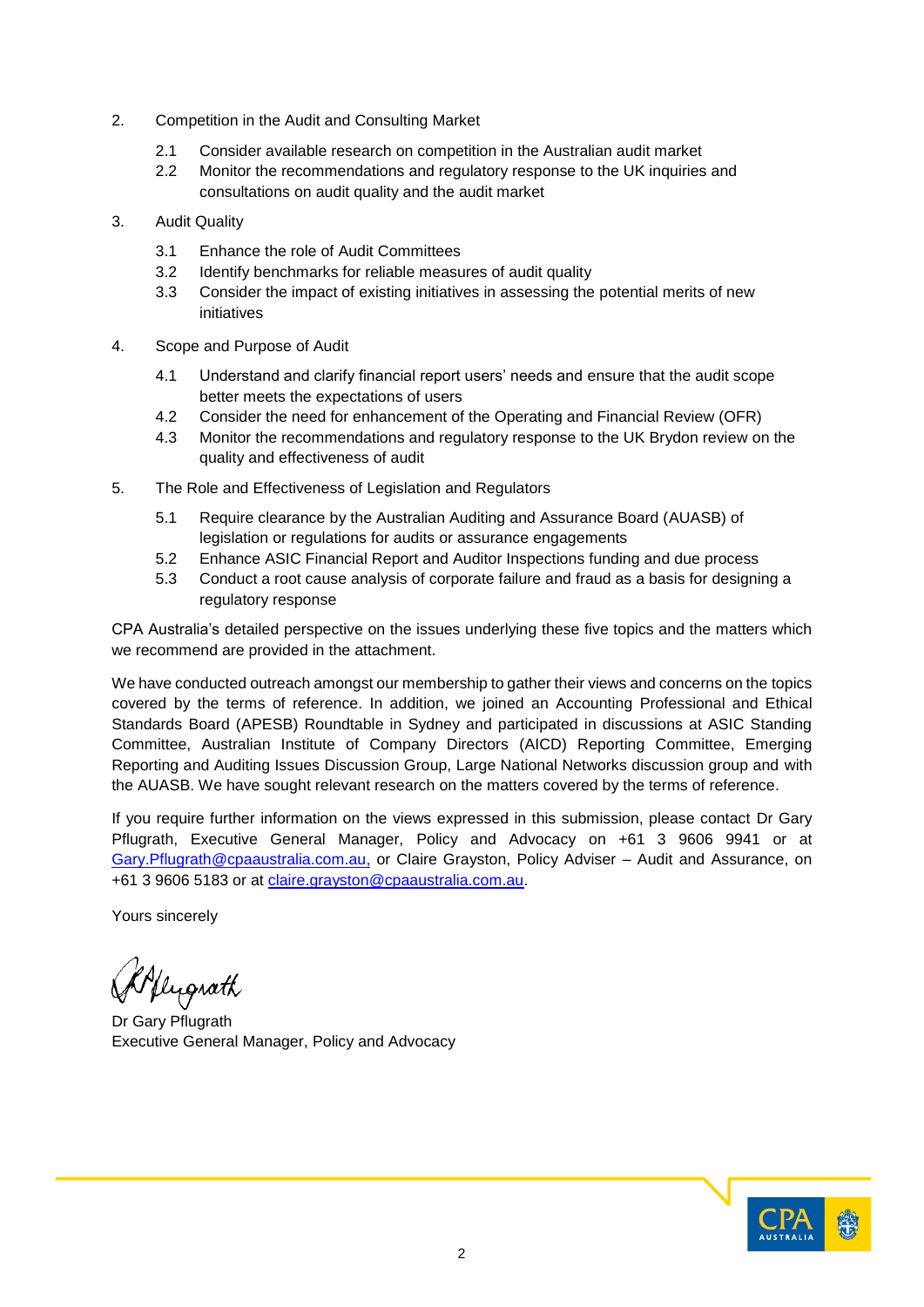# **ATTACHMENT**

# **1. Auditor Independence: Potential conflicts of interest from non-assurance services**

### Relevant terms of reference:

- *1. the relationship between auditing and consulting services and potential conflicts of interests;*
- *2. other potential conflicts of interests;*

### **Issues:**

### **Sources of conflicts**

Conflicts of interest, which pose a threat to an auditor's independence (either actual or perceived) and which may negatively impact audit quality, can arise from a range of circumstances including, provision of "non-assurance services" (NAS) – including consulting services – to audit clients; relationships between the auditor (including the firm, team and other relevant parties) and the client; long associations between the auditor and the client or related parties and over-reliance on the fees from a particular client.

## **Current restrictions on potential conflicts**

The Corporations Act has extensive provisions to address conflicts of interest for auditors arising from relationships and requires audit partner rotation for listed companies. The Code of Ethics for Professional Accountants (the Code) issued by the APESB, which complies with the international code issued by the International Ethical Standards Board for Accountants (IESBA), applies a threats and safeguards approach to independence, covering self-interest threat arising from financial interests, self-review threats from auditing the auditor's own work and familiarity threats from a close relationship with the client. The Code also contains prohibitions on the provision of certain NAS by auditors of public interest entities (PIEs) to their audit clients, and certain material NAS for all audits. The Code limits the receipt of audit fees from any one PIE and its related entities, to 15% of the firm's total audit fees over a two-year period. The Code also includes auditor rotation requirements.

## **Disclosure of audit and non-audit service fees**

In considering whether the provision of NAS may create conflicts of interest, it is important to differentiate between:

- Audit-related services, which are either required to be provided by the auditor of the entity or are complementary to the audit and so do not create a conflict of interest.
- NAS conducted for audit clients, which may create a conflict of interest, and
- NAS conducted for non-audit clients, which would not prima facie create a conflict of interest.

The Australian Financial Reporting framework of the Australian Accounting Standards Board [\(AASB\)](https://www.aasb.gov.au/admin/file/content105/c9/AASB1054_05-11.pdf) requires an entity to "disclose fees to each auditor or reviewer, including any network firm, separately for: (a) the audit or review of the financial statements; and (b) all other services performed during the reporting period."<sup>1</sup> In comparison, the [US Securities and Exchange Commission \(SEC\)](https://www.sec.gov/info/accountants/ocafaqaudind080703.htm#feedisc) requires companies to disclose fees paid to the principal auditor in four categories, "audit", "audit-related" (being fees "reasonably related to the performance of the audit or review of the registrant's financial statements"), "tax", and "all other" (including a narrative description of what those other fees are), for

l



<sup>1</sup> AASB 1054 *[Australian Additional Disclosures](https://www.aasb.gov.au/admin/file/content105/c9/AASB1054_05-11.pdf)*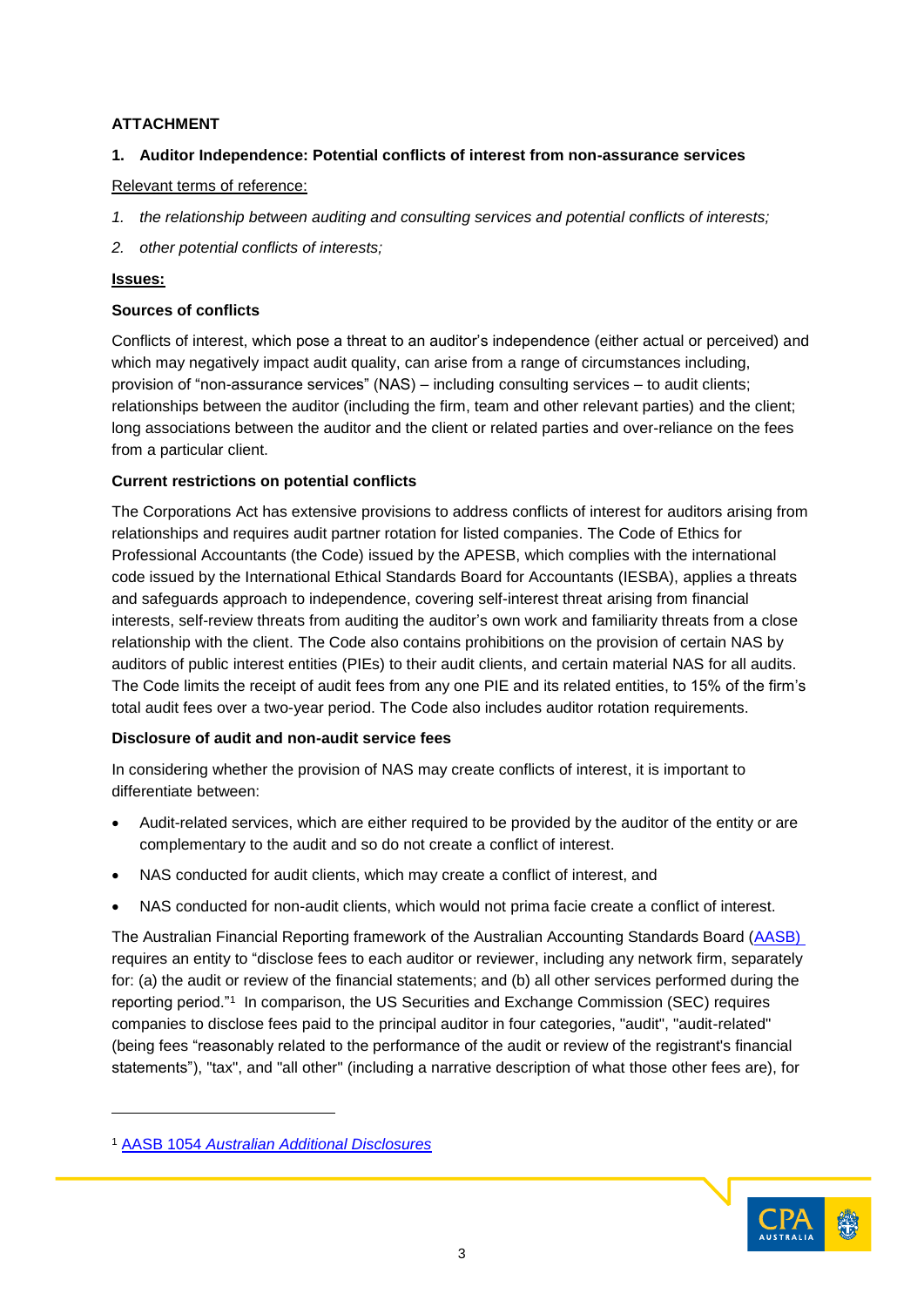the two most recent years. This disclosure required by the US SEC provides greater transparency, than the AASB discloses, about fees which may create a conflict of interest.

### **Solutions for regulation of NAS**

Perceptions and expectations regarding which NAS are acceptable to be conducted in conjunction with the audit are changing, which creates a level of uncertainty amongst auditors. Our outreach indicates that greater clarity regarding acceptable and unacceptable NAS would provide auditors with certainty regarding the requirements and expectations.

The Auditors General (A-G) have tight restrictions on the provision of NAS to audit clients by those conducting outsourced audits on behalf of the A-G. Some A-Gs do not allow any NAS, whilst others have procedures in place to evaluate requests and may allow NAS in limited circumstances.

Certain Members of Parliament in the UK called for a "break-up" of the audit firms, which was somewhat moderated in the recommendation by the Competition and Markets Authority (CMA)<sup>2</sup> to give the regulator powers to design an 'operational split' between the audit practices and non-audit practices of the 'Big Four' firms. This proposal interprets perceived threats as arising from NAS provided to non-audit clients, in addition to NAS provided to audit clients. The UK's Department of Business, Energy and Industrial Strategy (BEIS) is consulting<sup>3</sup> on the CMA's recommendations. Arguably, such a split could have significant and unintended consequences, which could negatively impact audit quality, as it may limit access to expertise needed on the audit.

IESBA is currently working on projects on NAS to tighten up permissible services, and audit fees to better address fee dependency, with exposure drafts due for approval in December 2019.

### **Audit Rotation**

Auditor rotation is required for listed entities, Australian Prudential Regulation Authority (APRA) regulated entities and other PIEs under the Code of Ethics, the Corporations Act and APRA Prudential Standards, with time "on" the audit ranging from 5 to 7 years and time "off" from 2 to 5 years depending on the type of entity and the auditor role. Mandatory audit firm rotation has been  $introduced$  in some countries, including under the EU Directive<sup>4</sup> which has a maximum 10-year mandatory firm rotation extending to a maximum of 20 years if a public tender is conducted, however it has been discontinued in other jurisdictions (e.g., in certain circumstances in South Korea, Singapore, and Brazil) or considered and rejected in others (e.g., USA). It is argued that while audit firm rotation may improve stakeholders' perception of independence, it may negatively impact audit quality during the initial phase when the auditor is gaining an understanding of the client. Academic research on the topic is mixed, but generally it shows that audit firm rotation may not be effective in enhancing perceptions of independence or audit quality.<sup>56</sup> In fact, much of that research finds that longer tenure is associated with quality and the early years of tenure with relatively lower audit quality. In Australia, being a relatively small capital market with companies geographically widely spread, mandatory firm rotation could result in difficulties in some companies finding a suitable auditor with the

l

<sup>6</sup> European Parliament Study; [EU Statutory Audit Reform Impact on costs, concentration and](http://www.europarl.europa.eu/RegData/etudes/STUD/2019/631057/IPOL_STU(2019)631057_EN.pdf)  [competition.](http://www.europarl.europa.eu/RegData/etudes/STUD/2019/631057/IPOL_STU(2019)631057_EN.pdf)



<sup>2</sup> [CMA Statutory audit services market study](https://assets.publishing.service.gov.uk/media/5cb7855d40f0b649e47f2972/CMA_final_audit_market_report.pdf)

<sup>3</sup> [BEIS Future of Audit inquiry](https://www.parliament.uk/business/committees/committees-a-z/commons-select/business-energy-industrial-strategy/inquiries/parliament-2017/future-of-audit-17-19/publications/)

<sup>4</sup> [Regulation \(EU\) No 537/2014](http://eur-lex.europa.eu/legal-content/EN/TXT/PDF/?uri=OJ:L:2014:158:FULL#page=79) and [Directive 2014/56/EU](http://eur-lex.europa.eu/legal-content/EN/TXT/PDF/?uri=OJ:L:2014:158:FULL#page=198) of the European Parliament and of the Council of the European Union.

<sup>&</sup>lt;sup>5</sup> <u>['Mandatory audit firm rotation and audit quality' \(2008\)](http://doi.org/10.1108/02686900810875271)</u> and "<u>Does mandatory audit firm rotation</u> [enhance auditor independence? Evidence from Spain"](http://doi.org/10.2308/aud.2009.28.1.113) (2009).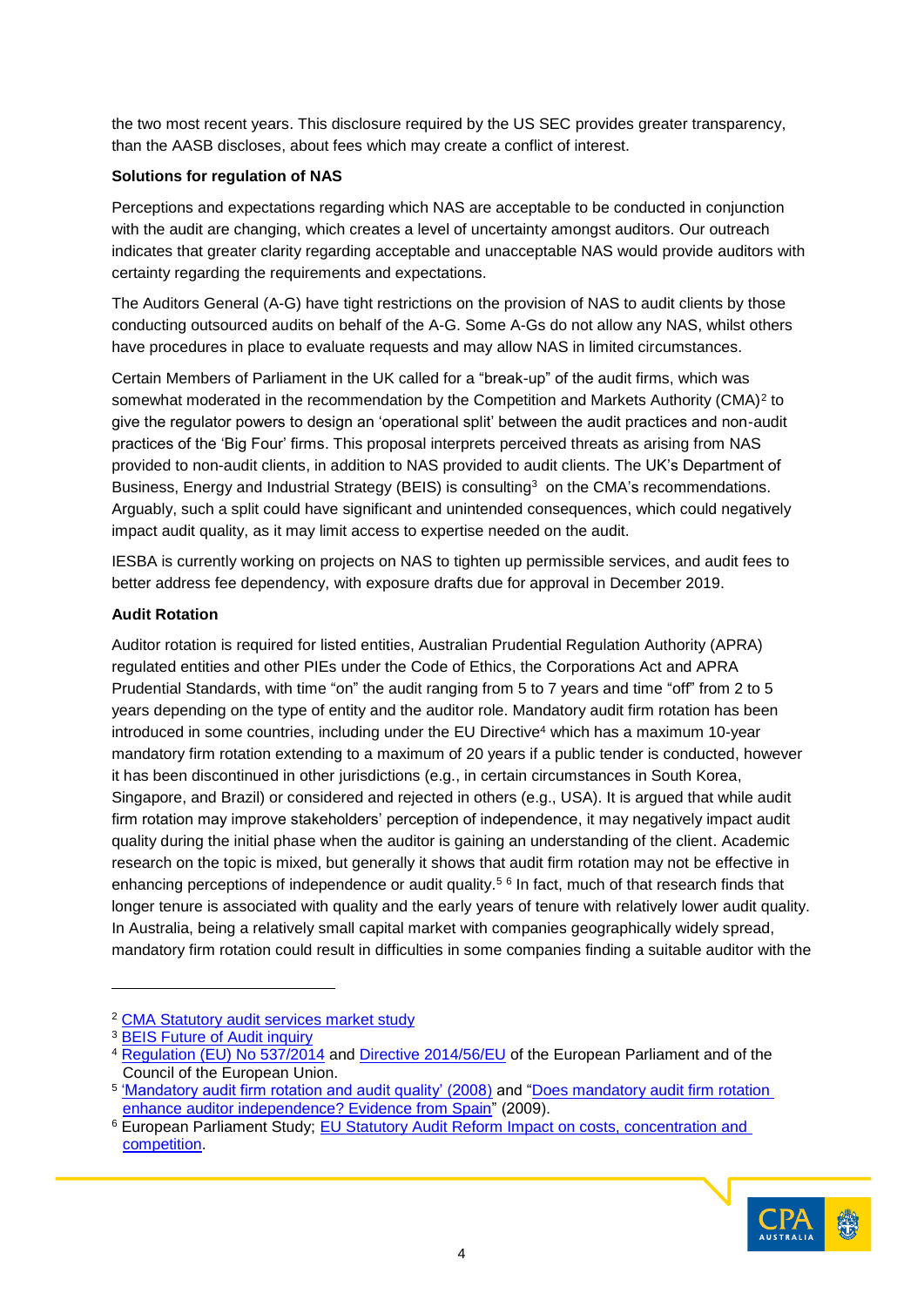appropriate specialisations in required locations.

# **Transparency of information**

Currently financial reports are lodged as pdfs to ASIC. Consequently, in order to analyse or compare those reports, the information needs to be extracted manually. This impacts the transparency of and ease with which information about auditors and audit fees can be obtained. Standard Business Reporting (SBR) in XBRL (eXtensible Business Reporting Language) or Inline eXtensible Business Reporting Language (iXBRL) format enables electronic submission of financial information, but has not been mandated in Australia and has not been taken up voluntarily by companies. In contrast, in 2018 the US SEC issued a [Rule](https://www.sec.gov/rules/final/2018/33-10514.pdf) that requires registrants to use the *iXBRL* format in their submissions of operating company financial statement information and fund risk/return summary information.

Corporate data held in the ASIC registry can only be accessed for a fee. This inhibits the timely freeflow of information to promote transparency, and facilitate comparison and analysis of data between companies, across industries and markets. For example, access to audit and NAS fees information across private and public companies would help inform more relevant research and debate.

## **Recommendations:**

1.1 Greater transparency in financial reports of audit and NAS fees

Require disclosure of fees to paid to the auditor in useful categories, such as those required in the US: Audit Fees, Audit Related Fees, Tax Fees, and All Other Fees, with a narrative description of other fees. To assist in fulfilling these requirements, issue guidance to clarify which fees fall within each category. This would enable better differentiation between NAS which need to be conducted by the auditor of the entity and NAS which could give rise to a conflict of interest and consequently a threat to independence that needs to be mitigated.

1.2 Consider whether additional requirements are needed to identify the type or volume of NAS that are considered threats to independence and which need to be mitigated

Consider the outcomes of the IESBA projects on NAS and fees, including exposure drafts when available, which are considering the nature and materiality of NAS, including tax services, which should not be provided to audit clients and the level of fees which are acceptable from one audit client. Consider how the capping of fees from NAS or prohibitions on certain NAS for audit clients proposed in these exposure drafts may impact requirements in Australia.

Any recommendations made by the UK BEIS need to be assessed in the context of the Australian audit market to determine if they would enhance audit quality. For example, we do not believe it is necessary to separate operations that provide audit services from those providing NAS services within the firms, which is under consideration in the UK's BEIS consultation on the CMA Statutory audit services market study, primarily as there may be unintended consequences, including reduced access to experts within the firm.

## 1.3 Consider guidance on periodic audit tendering for listed entities

As there is a lack of evidence to support the notion that audit firm rotation improves audit quality and given that auditor rotation is already in place, consideration might be given to adopting as best practice, audit tendering at reasonable intervals. This could be done through ASX listing rules or Corporate Governance Principles and Recommendations. For example, suggesting tenders every 10 years may be worth exploring to avoid very long tenures which create a lack of independence of appearance.

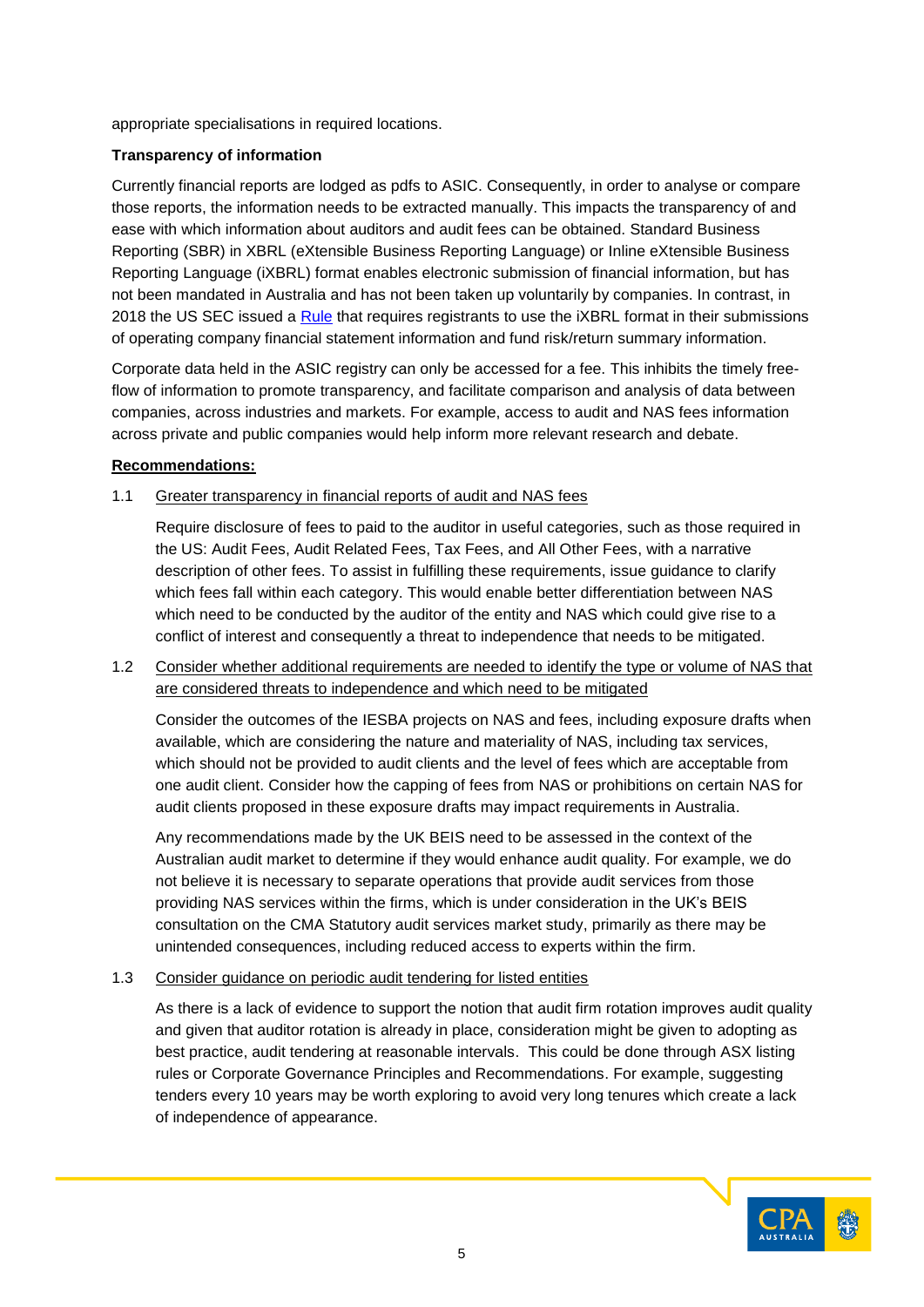### 1.4 Mandate electronic lodgement of financial reports and provide free access

Mandating electronic lodgement of financial reports and other information with ASIC using XBRL or iXBRL format and removing ASIC registry fees for access to corporate information would enable greater transparency, comparability and facilitate analysis on a timelier basis, thereby reducing laborious and costly manual analysis. Better information availability would be beneficial in informing the PJC across all of the terms of reference of its Inquiry.

### **2. Competition in the Audit and Consulting Market**

Relevant terms of reference:

*3. the level and effectiveness of competition in audit and related consulting services;*

### **Issues:**

l

## **Level of competition**

Recent research shows that the audit market in Australia<sup>7</sup> is more competitive overall than some other major jurisdictions, with less than 40% of the listed companies audited by the Big 4 in Australia, compared to over 84% in the UK and 70% in the US. However, the market is highly segmented with the Big 4 auditing 90% of the largest 200 companies by number and 98% of the largest 200 companies by capitalisation. The audit market is moderately concentrated for other large entities and not concentrated for the medium and small listed audits. Nevertheless, concentration is not necessarily a reflection of lack of competition but rather could be a reflection of audit firm's capacity to undertake certain audit engagements.

## **Solutions to insufficient competition**

There are a number of measures which could potentially increase competition in the audit market, such as regulator appointment of auditors or greater disclosure and transparency of the auditor appointment process. However, measures to increase competition have the potential to have a detrimental impact on audit quality. It is important that a clear need for greater competition in the Australian audit market be firmly established, along with recognition of the potential conflicts with and detrimental impacts on audit quality, before searching for solutions to perceived competition concerns.

The BEIS have been consulting on the CMA's proposal to mandate 'Joint Audits' of FTSE 350 companies, 97% of which are currently audited by the Big 4 firms. They suggested this in order to address concerns regarding a lack of choice and competition and to provide greater opportunity for challenger firms to participate in the audit market. Joint audits are an extreme measure to create a significant change in a short timeframe which will almost certainly result in an increase in audit fees without evidence that this measure would enhance audit quality. We suggest that the imperative for building capacity in mid-tier firms in conducting large audits, and the impact on audit quality of joint audits, must be clearly and firmly established to justify consideration of such solutions, especially given the cost implications of such arrangements.

Some of our members indicate that mid-tier audit firms do not necessarily have the industry specialisations, scale, geographic spread or resources to tender for or undertake audits of the ASX 200, so may not choose to take on such clients.

<sup>7</sup> See AUASB Research Report *[Audit Market Structure and Competition in Australia](https://www.auasb.gov.au/admin/file/content102/c3/AUASB_ResearchReport_October.pdf) 2012-2018* (Oct 2019)

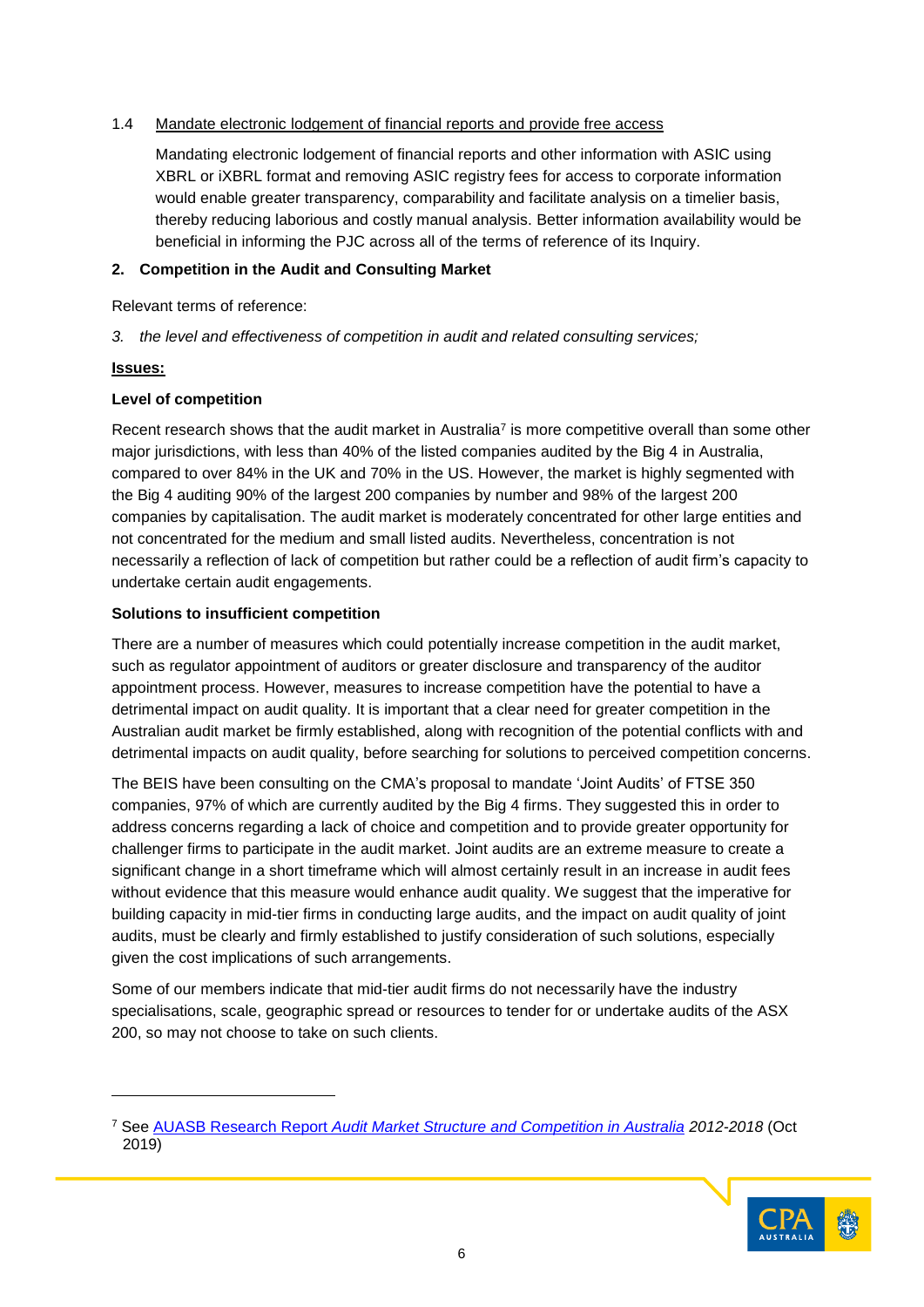We do not comment on competition for related consulting services as that is a matter for the procurement processes of the relevant Government Department or company to assess based on the service providers available whilst applying appropriate due process.

### Recommendations:

2.1 Evaluate adequacy of competition in the Australian audit market based on evidence

Draw on research on the audit market in Australia to understand the current level of market concentration and competition, in order to determine whether action is needed on competition and what the appropriate response should be. We suggest that radical reform in this regard is not justified in Australia, based on current research.

2.2 Explore solutions only for clearly established shortcomings in competition and consider potential consequences

Only if clearly identified problems can be established should solutions be considered. The potential unintended consequences of any solutions need to be carefully considered, particularly any negative impact on audit quality.

2.3 Monitor the recommendations and regulatory response to the UK inquiries and consultations on audit quality and the audit market

Consider the outcomes of the BIES consultation in the light of the evidence regarding the level of competition in Australia and consider whether proposed reforms are suitable in this market.

### **3. Audit Quality**

Relevant terms of reference:

- *4. audit quality, including valuations of intangible assets;*
- *5. matters arising from Australian and international reviews of auditing;*

## **Issues:**

## **Role of others in audit quality**

Audits do not operate in isolation, but in the context of the broader financial reporting supply chain. Consequently, audit quality is impacted by a range of factors, including the quality of financial report preparation, the effectiveness of corporate governance and adequacy of internal controls. Boards and audit committees' roles are critical in ensuring robust controls, accurate reporting and good governance, as well as choosing auditors based on quality and industry specialisation rather than price. See:

- o IAASB [Framework for Audit Quality](https://www.ifac.org/system/files/publications/files/A-Framework-for-Audit-Quality-Key-Elements-that-Create-an-Environment-for-Audit-Quality-2.pdf)
- o ASIC [INFO](https://asic.gov.au/regulatory-resources/financial-reporting-and-audit/directors-and-financial-reporting/) 183 Directors and financial reporting
- o ASIC [INFO 196](https://asic.gov.au/regulatory-resources/financial-reporting-and-audit/auditors/audit-quality-the-role-of-directors-and-audit-committees/) Audit quality: The role of directors and audit committees
- o ASIC [INFO 223](https://asic.gov.au/regulatory-resources/financial-reporting-and-audit/auditors/audit-quality-the-role-of-others/) Audit quality The role of others

The UK's CMA audit market study likewise noted the important role that audit committees play in appointing, supporting and challenging auditors and proposed enhanced regulatory oversight of audit committees to ensure that they select auditors based on quality of audit rather than any other criteria. Consequently, the CMA recommended regulatory oversight of audit committees.

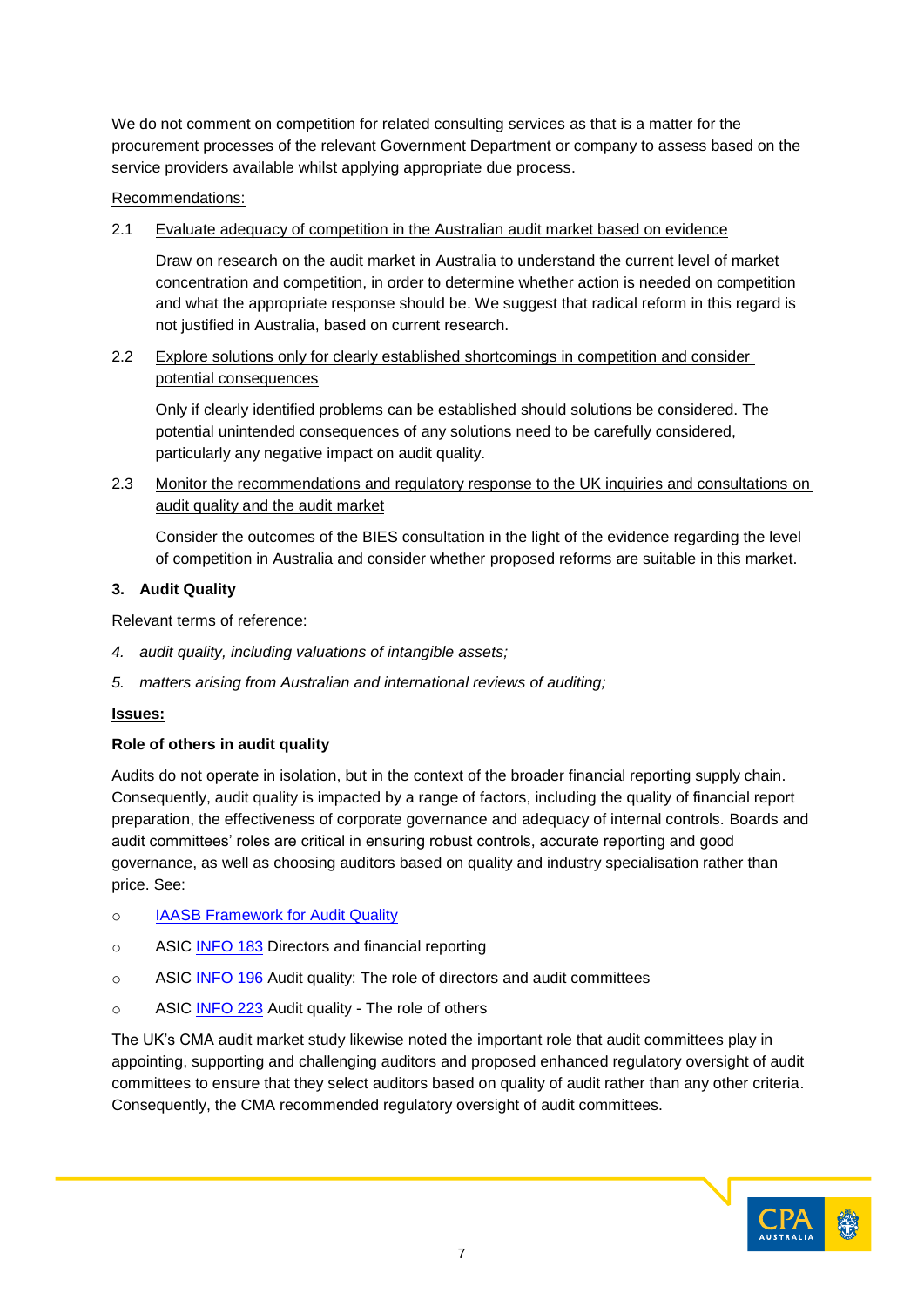Causal factors for corporate failure of fraud, need to be analysed as discussed in section 4 below, If contributing factors are found to include poor Board decisions or inadequate audit committee recommendations, there may be a need to consider more robust minimum education standards, financial literacy requirements and greater diversity, which increases diverse perspectives and counters cultural constraints such as "groupthink".

### **Measures of audit quality**

In its report on [Oversight of ASIC, the Takeovers Panel and the Corporations Legislation No.1 of the](https://www.aph.gov.au/Parliamentary_Business/Committees/Joint/Corporations_and_Financial_Services/No1of45thParliament/~/media/Committees/corporations_ctte/No1of45thParliament/report.pdf)  [46th Parliament](https://www.aph.gov.au/Parliamentary_Business/Committees/Joint/Corporations_and_Financial_Services/No1of45thParliament/~/media/Committees/corporations_ctte/No1of45thParliament/report.pdf) the PJC recommended that ASIC "devise and conduct a study which will generate results which are comparable over time to reflect changes in audit quality", which ASIC plan to publish in December 2019. The measures identified in that report will be important as a starting point for establishing benchmarks for adequate audit quality. Improvements to audit quality come at a cost, so potential benefits need to be identified in terms of the level of quality sought. Some jurisdictions have identified Audit Quality Indicators (AQIs) including the Accounting and Corporate Regulatory Authority (ACRA) in Singapore<sup>8</sup> and Public Company Accounting Oversight Board (PCAOB) in the US<sup>9</sup> which can be used by audit committees, audit firms or stakeholders to assess quality. We understand that ASIC has been considering these indicators, amongst others, to arrive at the measures to be published.

We recognise that ASIC audit inspection findings, which focus on audits of PIEs, have been disappointing and, despite efforts by the audit firms to respond to those findings and lift audit quality, overall reported findings have shown only modest improvement over time. CPA Australia supports ASIC's work on audit quality by sharing and explaining those findings to our members and encouraging them to address the themes arising from the reported findings in their audit practices, even where they were not inspected.

However, we caution against using the ASIC inspection findings as a measure of audit quality without consideration of the fact that ASIC uses a risk-based sample and therefore the rates of findings cannot be extrapolated to all audits of PIEs. The alternative measures being developed by ASIC may be able to provide a broader insight into the state of audit quality in Australia. ASIC's review of [financial reports of public interest entities](https://asic.gov.au/about-asic/news-centre/find-a-media-release/2019-releases/19-206mr-findings-from-31-december-2018-financial-reports/) (reporting periods: 30 June 2010 to 30 June 2018) has led to material changes to 4% of the financial reports reviewed. This is a measure of financial report quality, and although it does not represent a statistical sample, it may be indicative of audit quality. The Financial Reporting Council (FRC) and AUASB have conducted surveys<sup>10</sup> of audit committees and investors which paint a much more positive picture of the perceptions of audit quality in Australia.

In addition, the ATO conducts compliance reviews of self-managed superannuation fund (SMSF) auditors, but results are not publicly reported, and CPA Australia conducts quality reviews of all its public practitioners, as do the other professional accounting bodies, reporting on compliance with professional, ethical, auditing and assurance standards.

## **Initiatives to enhance audit quality**

-

Significant recent projects by the International Auditing and Assurance Standards Board (IAASB) were aimed at improving audit quality by focussing on audit areas which regulator inspections identified as falling short of quality expectations. New standards have been adopted and proposed

<sup>&</sup>lt;sup>10</sup> Audit Quality in Australia: The Perspective of Audit Committee Chairs, and Audit Quality in Australia: The Perspectives of Professional Investors,



<sup>8</sup> [ACRA-CPA Australia Joint Publication on Audit Quality Indicators](https://www.gov.uk/government/publications/the-quality-and-effectiveness-of-audit-independent-review#historyhttps://www.acra.gov.sg/docs/default-source/default-document-library/public-accountants/audit-quality-indicators-disclosure-framework/acra-cpaa-joint-publication-on-aqi.pdf) and [Guidance to Audit Firms on](https://www.gov.uk/government/publications/the-quality-and-effectiveness-of-audit-independent-review#historyhttps://www.acra.gov.sg/docs/default-source/default-document-library/public-accountants/audit-quality-indicators-disclosure-framework/acra-cpaa-joint-publication-on-aqi.pdf)  [ACRA's AQIs](https://www.gov.uk/government/publications/the-quality-and-effectiveness-of-audit-independent-review#historyhttps://www.acra.gov.sg/docs/default-source/default-document-library/public-accountants/audit-quality-indicators-disclosure-framework/acra-cpaa-joint-publication-on-aqi.pdf)

<sup>&</sup>lt;sup>9</sup> [Audit Quality Indicators](https://pcaobus.org/EconomicAndRiskAnalysis/ORA/Pages/AQI.aspx) - Public Accounting Oversight Board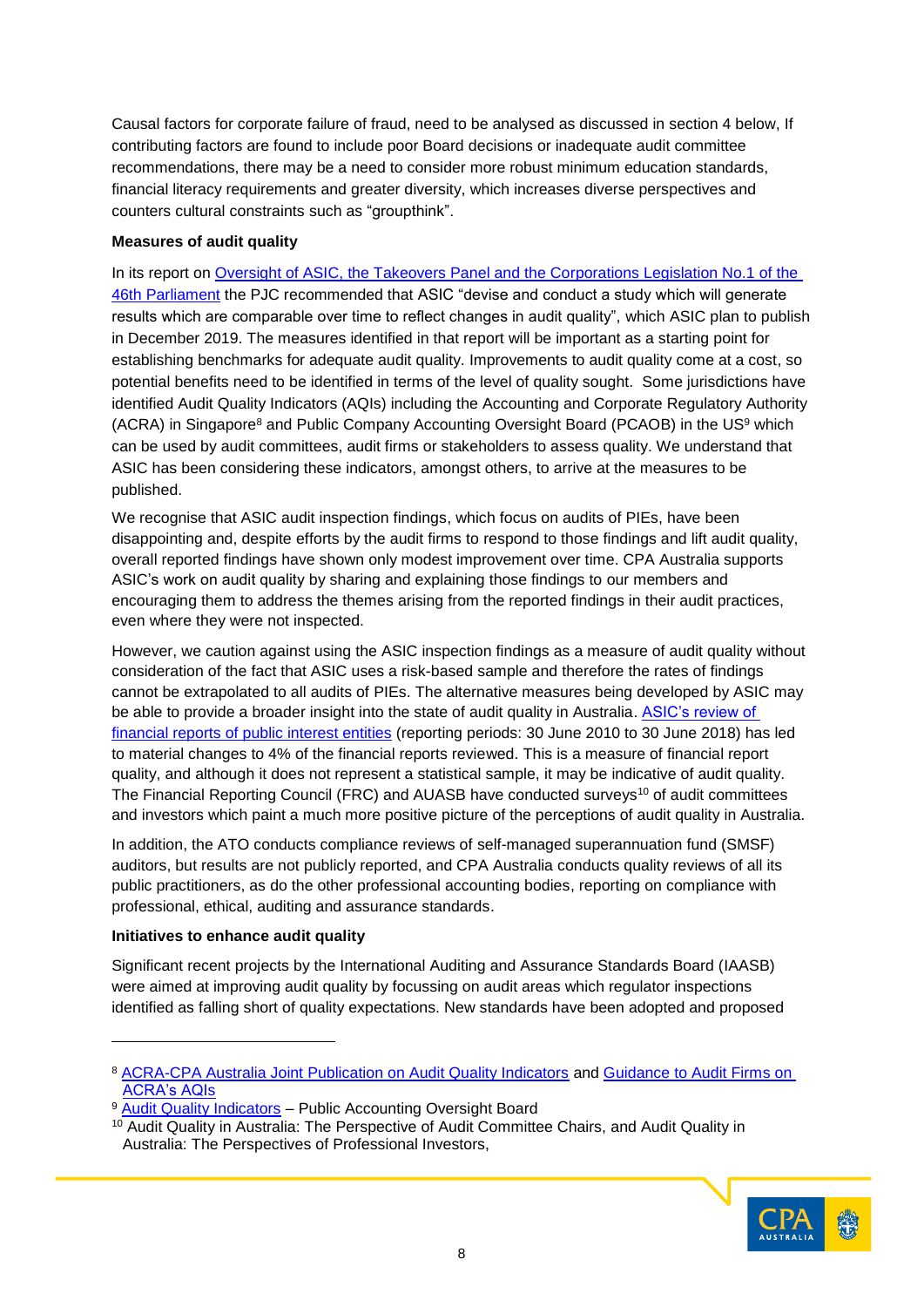standards exposed by the AUASB (which uses international standards), including:

- $\circ$  Key Audit Matters introduced into listed company auditor's reports in 2016 to improve the information value of those reports, in revised standard ASA 701.
- o Auditing standard ASA 540 *Auditing accounting estimates* revised to better address how to audit complex accounting estimates, including those required by accounting standard AASB 138 *Intangible assets* relevant to valuation of intangibles.
- o Exposure draft ASA 315 *Identifying and Assessing the Risks of Material Misstatement* to improve consistency and effectiveness of the risk assessment process and embed professional scepticism.
- o Exposure draft standards on quality management: ISQM 1, ISQM 2 and ISA 220 adopting a risk-based approach to quality management for audit firms and audit engagements.

The professional accounting bodies and the firms support projects aimed at improving audit quality. For example, new guides developed by CPA Australia and CA ANZ:

- o Improving audit quality using an [individual recognition and accountability framework](https://www.cpaaustralia.com.au/-/media/corporate/allfiles/document/professional-resources/auditing-assurance/external-auditors-guide-individual-recognition-accounting-framework.pdf?la=en&rev=9eaac0556e56459f8619a705c924eb33)
- o [Improving audit quality using root cause analysis](https://www.cpaaustralia.com.au/-/media/corporate/allfiles/document/professional-resources/auditing-assurance/external-auditors-guide-root-cause-analysis.pdf?la=en&rev=df308f9741694b1ab2773f28422d0619)

CPA Australia has recently developed on-line tools for risk management and quality control to assist public practitioners in meeting their obligations under the ethics standards, which we expect will improve their firm's audit practice management.

Emerging technologies such as robotic process automation (RPA), Blockchain Technology (BT) and Artificial Intelligence (AI) and Data Analytics (DA) for auditing purposes provide opportunities to improve audit outcomes by providing a more robust audit process, and some argue, a higher level of assurance. For instance, these technologies are said to effectively enhance audit quality by allowing for full population testing, providing an immutable audit trail and enabling continuous auditing through the instantaneous confirmation of transactions. The current consistency and availability of technologies are not such that use of any particular tools can be mandated.

#### **Recommendations:**

## 3.1 Enhance the role of Audit Committees

Consider means of strengthening the audit committee's governance and oversight of the external auditor's selection and work, as well as internal audit and financial reporting, which will strengthen the overall financial reporting supply chain. Consider the need for enhanced requirements for minimum educational standards, financial literacy and diversity for Boards and audit committees.

### 3.2 Identify benchmarks for reliable measures of audit quality

Use ASIC's audit quality measures, once published, as a basis for assessing suitable benchmarks which represent "what good looks like" so that attainable and acceptable levels of quality can be targeted for auditors.

3.3 Consider the impact of existing initiatives in assessing the potential merits of new initiatives

The implementation of new auditing standards, new guides and tools and other audit quality initiatives takes time to impact audit quality. Continually introducing more initiatives makes it difficult to determine which initiatives are successful in enhancing audit quality. Existing

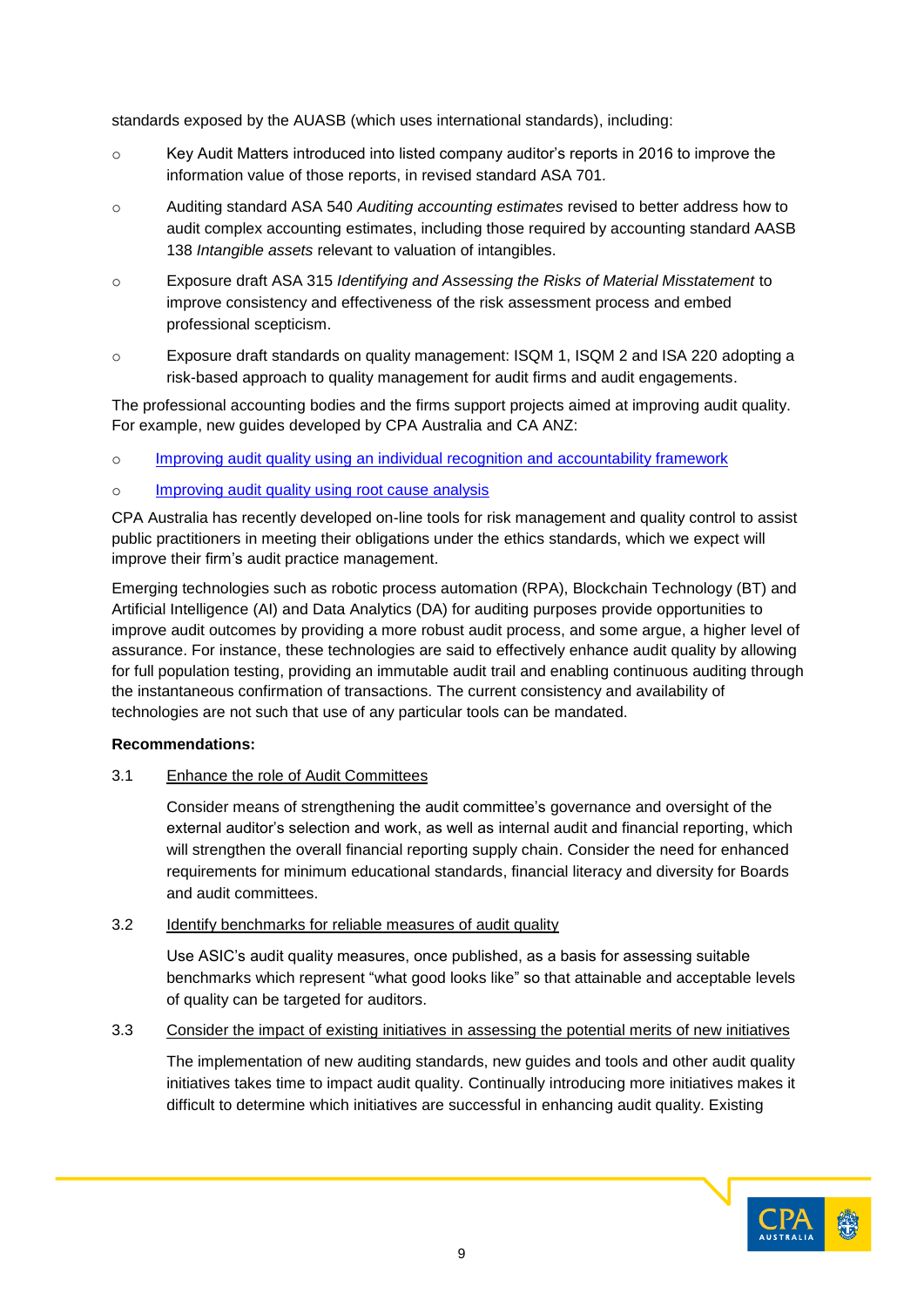initiatives need to be assessed before additional reforms are overlaid to determine if they have been effective.

### **4. Scope and Purpose of Audit**

Relevant terms of reference:

- *6. changes in the role of audit and the scope of audit products;*
- *7. the role and effectiveness of audit in detecting and reporting fraud and misconduct;*

### **Issues:**

#### **Audit expectation gap**

The scope and purpose of audit is often misunderstood and can fall short of users' expectations. In order to determine how and to what extent this expectation gap can be addressed it has been broken down into the following categories:

- $\circ$  "delivery" or "performance gap" any shortfall in audit quality against the AUASB standards and other requirements;
- $\circ$  "relevance gap" the extent to which audited information fails to address the needs of stakeholders as the annual audit is restricted to identifying material misstatements in the financial report; and
- o "service limitations gap" primarily a result of inherent limitations in the conduct of an audit which is based on materiality and so does not check every balance or transaction.

#### **How the gap can be addressed**

The delivery gap is addressed in the audit quality section above.

The service limitations gap may be narrowed as technological solutions become more widely used, which can increase the extent and scope of testing and the reliability of underlying systems and data. It may also be addressed by strengthening the role of others in the financial reporting supply chain, including internal audit, audit committees and boards. This is also addressed in the audit quality section above.

The relevance gap provides the greatest opportunity for change to meet user needs. The subject matter of the audit could better match users' needs and expectations. In order to address those expectations, it is necessary to:

- $\circ$  Identify key users of corporate reporting, which should include investors (current and future) and other stakeholders who rely on financial reporting, directly or indirectly, such as creditors, employees, lenders and regulators.
- o Determine users' needs and identify which are reasonable to meet, based on a cost/benefit analysis.
- o Identify services which could address those needs.

#### **Meeting user needs**

Whilst we recommend an analysis of users and their needs, users' primary needs are likely to include:

- o minimisation of unexpected corporate collapse; and
- o prevention or early detection of fraud.

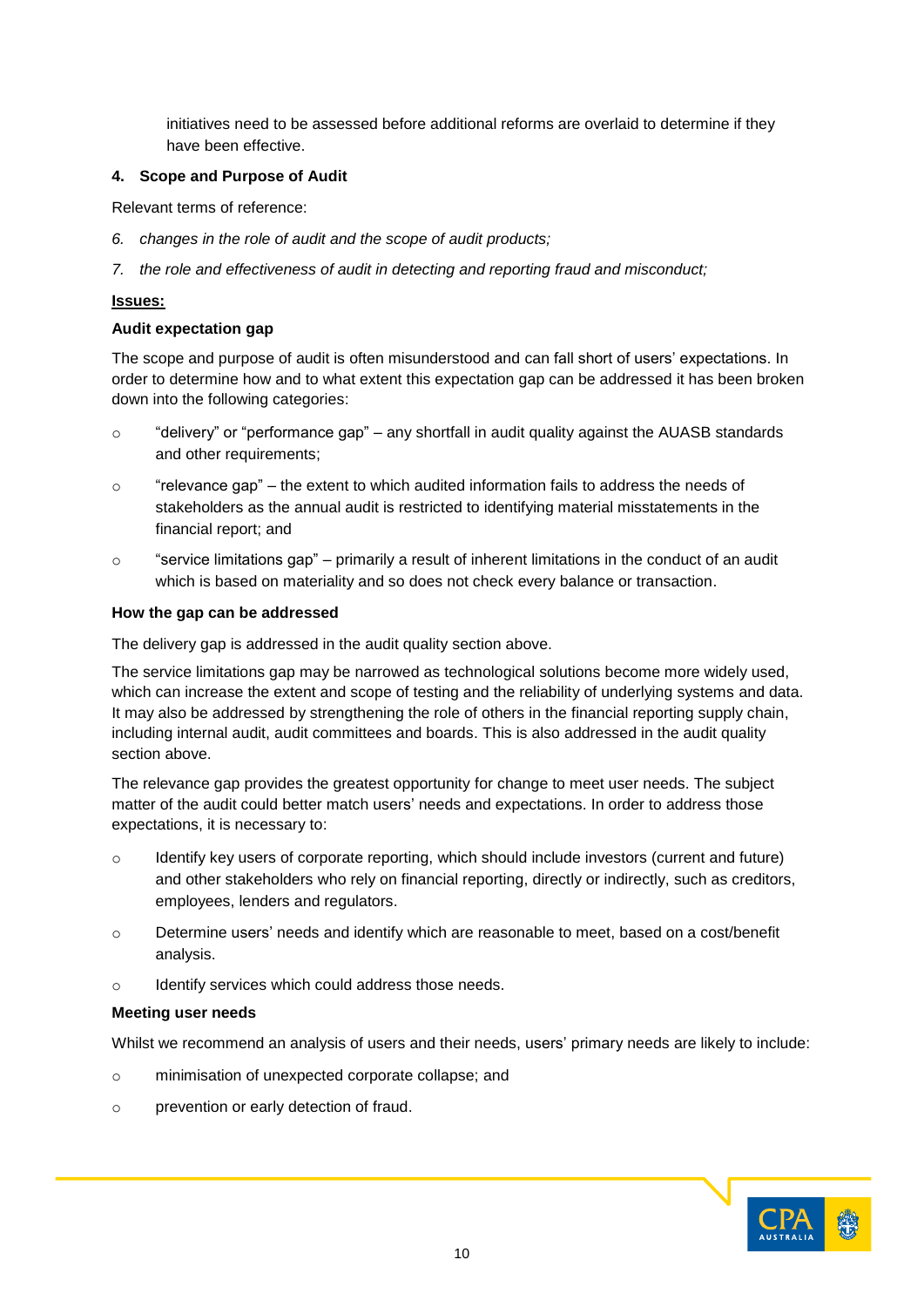Subject to a cost/benefit and needs analyses, ways in which those needs could be met include:

- o Prevent or early warning of corporate collapse
	- Assurance over the underlying data, assumptions and methodology used in preparing the OFR for listed entities, which underpin the statements in the OFR regarding the entity's business strategies, future prospects and material business risks, with appropriate caveats regarding uncertainty in the future outcomes.
	- Enhancing requirements for the OFR to address risks inherent in the business strategies to ensure transparent communication of those risks to stakeholders, the factors that may impact future performance and the company's risk appetite.
- o Prevent and detect fraud
	- Introduction of a "SOX" or "SOX-light" internal control regime for listed or public interest entities modelled on US requirements in Sarbanes-Oxley Act of 2002 (SOX) section 404. SOX requires management evaluation of the effectiveness of internal controls over financial reporting (s.404(a)) and an independent assurance report by the auditor over that evaluation (s.404(b)). This also provides a more robust basis for accurate and reliable financial reporting.
	- Include controls for identifying and addressing fraud risk in the internal controls' report recommended above.

Research findings<sup>11</sup> on the impact of the SOX internal controls reporting regime in the US indicate significant costs but identifiable benefits of improved financial reporting. In addition, internal controls are significantly more effective and more timely than external audit in preventing and detecting fraud.

CPA Australia provided a submission<sup>12</sup> on the UK Brydon Review on the quality and effectiveness of audit, [which is directly relevant to these terms of reference.](https://www.gov.uk/government/publications/the-quality-and-effectiveness-of-audit-independent-review#history)

## **Identifying audited information**

Companies' annual reports comprise sections which are audited alongside others which are not audited or assured. Whilst this is stated in the auditor's report, it may not be sufficiently clear with respect to the relative levels of reliance which the user can place on each section. The nuances of the work done by the auditor on "other information", which is not audited, are potentially unclear. It would reduce misunderstandings if the audited information was presented completely separately from unaudited information, which would necessitate either increasing the scope of the audit to encompass the entire annual report, or other corporate reports; or excluding information which is not audited from that report.

## **Influence of financial reporting**

l

The complexity and level of estimation uncertainly of the financial reporting framework, which does not typically reflect the underlying value of the entity, and the range of voluntary corporate reporting, mean that the value of audit is entwined with the value of corporate reporting. Consequently, reforms in audit will be dependent on reforms to financial reporting or governance. Therefore, any reforms will need to be pursued in tandem.



<sup>11</sup> [SOX After 10 Years: A Multi-Disciplinary Review](https://aus01.safelinks.protection.outlook.com/?url=https%3A%2F%2Faaapubs.org%2Fdoi%2F10.2308%2Facch-50759&data=02%7C01%7CClaire.Grayston%40cpaaustralia.com.au%7C2bc7413a16584e0b89aa08d74134a465%7C8d38bb39597f45b88be924005692c305%7C0%7C1%7C637049566742812730&sdata=%2F2r%2FFesVWPPvRKOcYrrTjcqN5stK%2BKGQ92HXj1U5bT8%3D&reserved=0) and [The benefits and costs of exemptions to](https://aus01.safelinks.protection.outlook.com/?url=http%3A%2F%2Ffaculty.washington.edu%2Fsmcvay%2FGKM_2017.pdf&data=02%7C01%7CClaire.Grayston%40cpaaustralia.com.au%7C2bc7413a16584e0b89aa08d74134a465%7C8d38bb39597f45b88be924005692c305%7C0%7C1%7C637049566742812730&sdata=UJj2YZjgWLPFergO1cuw3RUYGt20NhwrTOTfZ%2Fz8%2FvE%3D&reserved=0)  [Section 404\(b\)](https://aus01.safelinks.protection.outlook.com/?url=http%3A%2F%2Ffaculty.washington.edu%2Fsmcvay%2FGKM_2017.pdf&data=02%7C01%7CClaire.Grayston%40cpaaustralia.com.au%7C2bc7413a16584e0b89aa08d74134a465%7C8d38bb39597f45b88be924005692c305%7C0%7C1%7C637049566742812730&sdata=UJj2YZjgWLPFergO1cuw3RUYGt20NhwrTOTfZ%2Fz8%2FvE%3D&reserved=0)

<sup>&</sup>lt;sup>12</sup> [Brydon Review: Submission on quality and effectiveness of audit](https://www.cpaaustralia.com.au/-/media/corporate/allfiles/document/media/submissions/audit-assurance/quality-effectiveness-audit.pdf?la=en&rev=d0bf34dc343d4936aced6e425f5aabbd)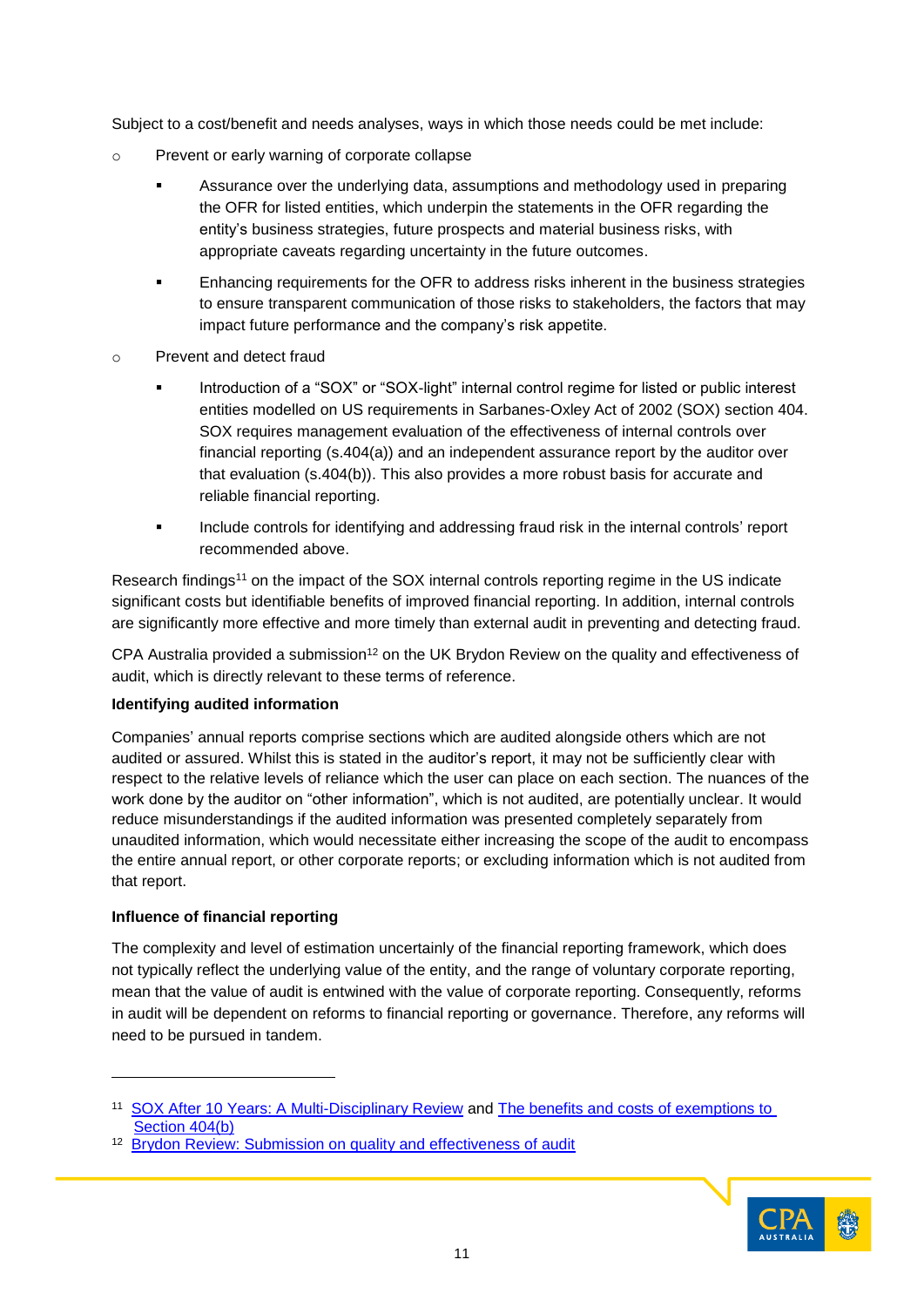# **Recommendations:**

4.1 Understand and clarify financial report users' needs and ensure that the audit scope better meets the expectations of users

To address users' needs explore the costs and benefits of introducing:

- o an internal controls reporting regime modelled on US "SOX", with less prescriptive requirements to minimise regulatory impact ("SOX-light"), including controls to address assessed fraud risks.
- o assurance on the OFR to the extent forward-projecting information can be assured.
- o restricting information presented in annual reports to information which is audited or assured, so that the level of reliance which can be placed on that information is clear.

### 4.2 Consider the need for enhancement of the OFR

Benchmark other frameworks, such as the UK's Strategic report.

4.3 Monitor the recommendations and regulatory response to the UK Brydon review on the quality and effectiveness of audit.

Consider the suitability of any recommendations in the context of the Australian regulatory landscape.

### **5. The Role and Effectiveness of Legislation and Regulators**

Relevant terms of reference:

- *8. the effectiveness and appropriateness of legislation, regulation and licensing;*
- *9. the extent of regulatory relief provided by the Australian Securities and Investments Commission through instruments and waivers;*
- *10. the adequacy and performance of regulatory, standards, disciplinary and other bodies;*
- *11. the effectiveness of enforcement by regulators;*

#### **Issues:**

#### **Inconsistent requirements**

There is a high volume of legislation and regulation at the Commonwealth and State level requiring audit and assurance engagements that are inconsistent with the AUASB standards, which professional accountants in Australia are required to follow. These requirements create compliance issues, and in some cases, independence conflicts for auditors; outcomes often fail to meet the expectations of the users of the auditor's report, such as state-based real estate trust account audits.

## **ASIC resources and oversight**

Some people argue that ASIC does not have the resources to engage inspectors of an equivalent level of experience as auditors under review, or importantly to follow through all audit shortcomings to identify whether material misstatements have resulted. ASIC's resources, reported in their response to this inquiry, for audit oversight seem to be more limited in comparison to other jurisdictions. In addition, the avenues for firms to seek review of audit inspection findings or to escalate differences of view from inspectors can be problematic and would benefit from greater transparency.